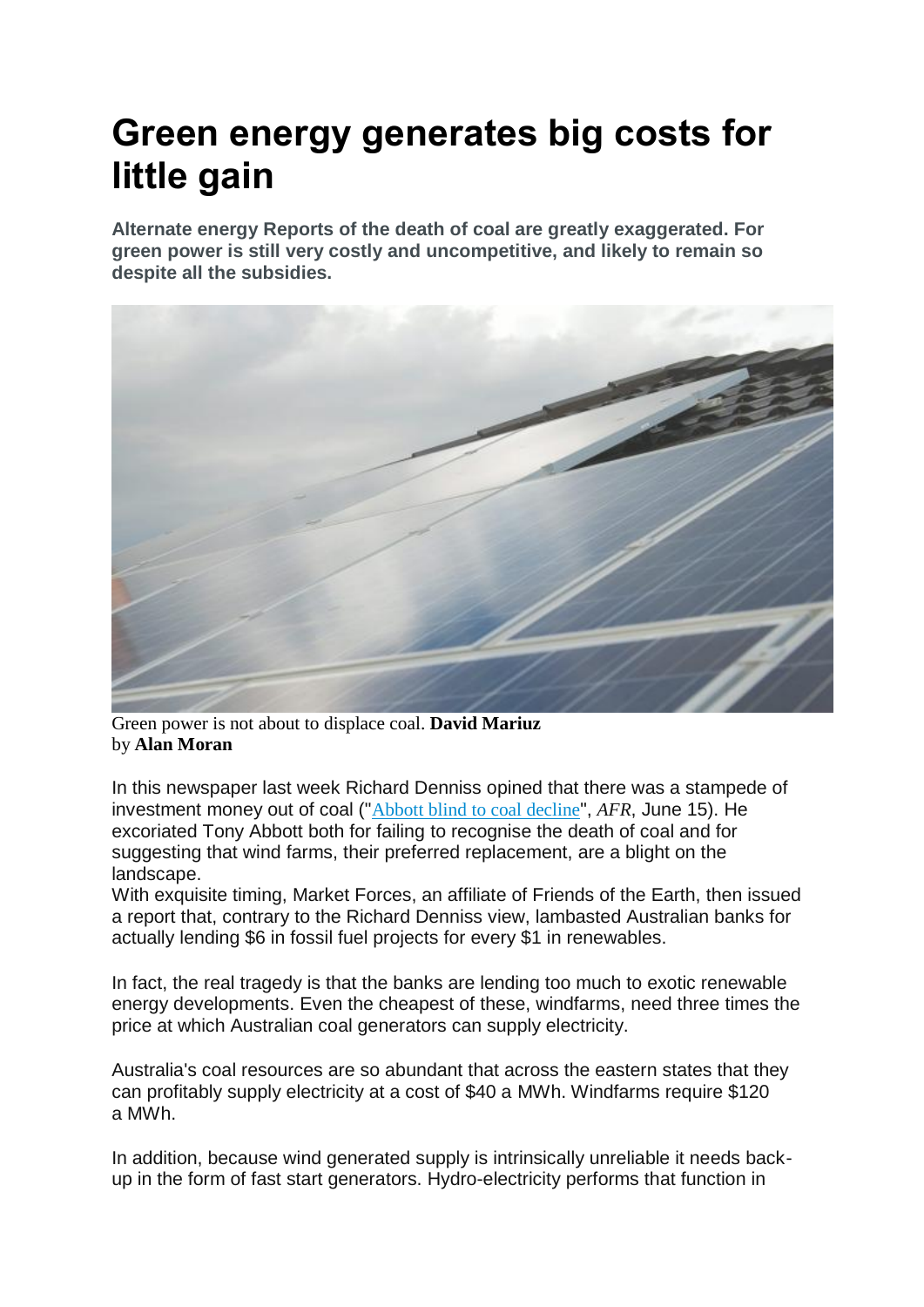many markets but Australia has relatively little of this. Wind/solar generation in Australia currently has a 7 per cent share of supply. That level requires 6 per cent in additional back-up, according to the estimates by the Australian Energy Market Operator. That means fast start capacity that would not otherwise be needed.

Wind turbine development has been improved over the past 20 years but is now approaching its theoretical maximum efficiency. It will never be remotely price competitive with conventional generators notwithstanding wishful thinking.

Australia's renewable energy target for 2020 is colloquially though inaccurately referred to as the "20 per cent" target. Parliament has reduced that part to comprise wind (and large scale solar) 41,000GWh to 33,000GWh (in both cases plus an estimated 10,000GWh from rooftop solar panels). Some other changes in this week's legislation ensure that the "energy intensive" industries, smelting steel and cement, are now fully exempt from the requirement. Those industries account for about a fifth of electricity demand. But their exemption means additional costs for other commercial users and for households.

## **CRIPPLING COST ON CONSUMERS**

Even so, the program entails a crippling cost on consumers. In annual terms this amounts to the price at which the RET certificates trade plus additional costs wind generation imposes on the system. The RETs have an effective ceiling price of \$92 a MWh; if they traded at \$75 in 2020, this together with an additional back-up and network cost would entail a cost of around \$90 a MWh.

In aggregate terms, the annual impost on electricity consumers is therefore from the 33,000GWh and means a cost to the customer of \$3 billion a year, on top of which is the cost of the rooftop solar panels of \$400 million (assuming their subsidy remains at around \$40 a MWh).

Overall, present legislation entails wind and solar panels having over 15 per cent of the market. If, as anticipated, the renewables displace coal they do so at a two fold cost premium. Overall, this results in an increase in the average wholesale cost of electricity of around 25 per cent from the level it would be if there were no regulatory requirement in place. Because energy intensive industries are sheltered from the effect, this is a much higher impost for other consumers.

These matters aside, unlike elsewhere in the world, Australia's black and brown coal resources are low-sulphur and hence pollution-free. In contrast to windfarms they do not require vast tracts of land and disfigure the natural environment. Nor do they impose the detrimental health effects from low frequency noise and infrasound that, according to the Senate Committee on Wind Turbines, appear to affect 10 to 15 per cent of the population.

All of this has become increasingly topical with the issuance of Pope Francis' encyclical. For although the Pope has called for drastic reductions in emissions of carbon dioxide, this comes at colossal costs.